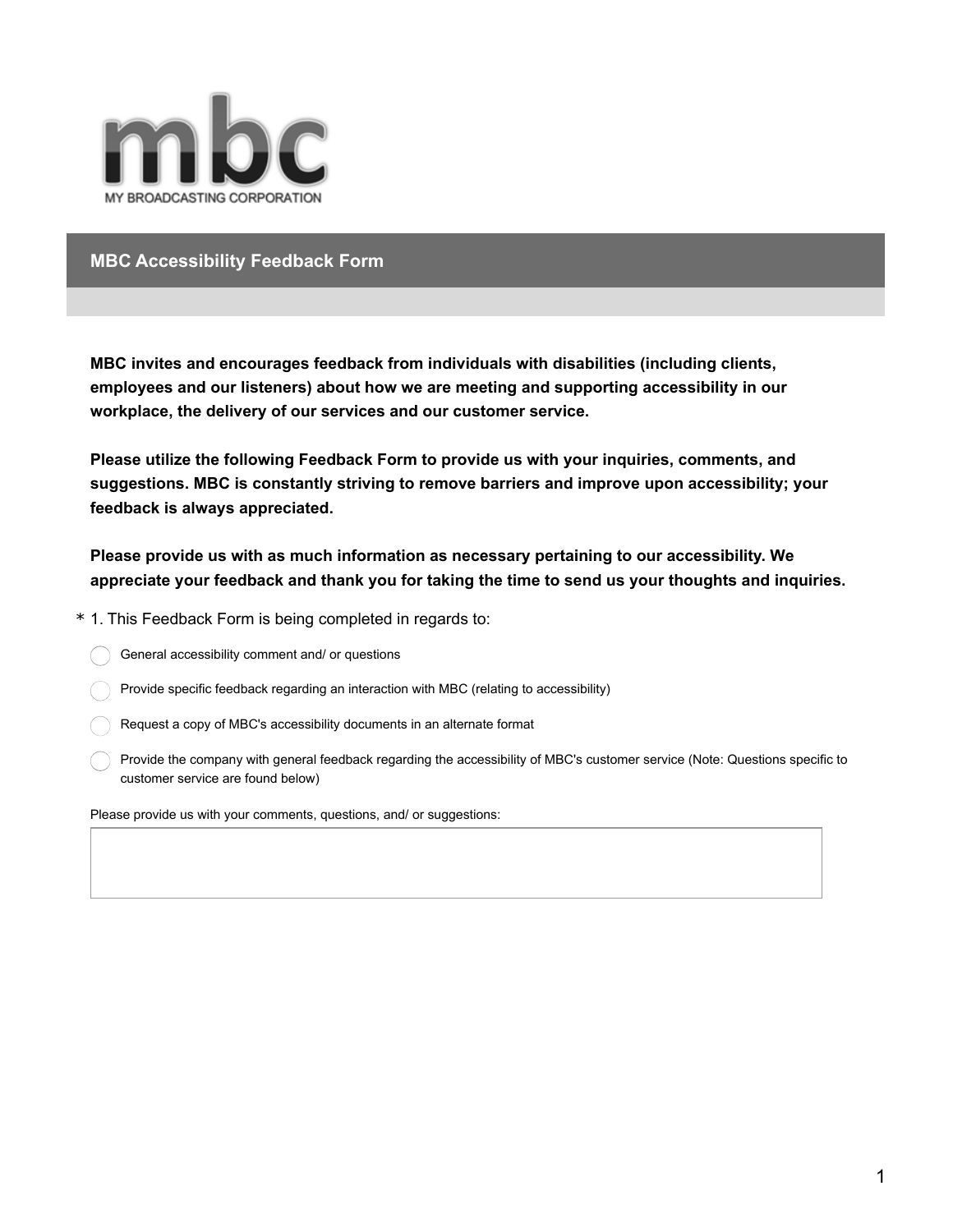2. Were you satisfied with the customer service that we provided to you?

| $\overline{\phantom{a}}$<br>$\sim$                         |
|------------------------------------------------------------|
| Yes                                                        |
| ${\sf No}$                                                 |
| Somewhat                                                   |
| Comments:                                                  |
|                                                            |
|                                                            |
|                                                            |
| 3. Did you experience any problems accessing our services? |
| Yes                                                        |
| ${\sf No}$                                                 |
| Somewhat                                                   |
| Comments:                                                  |
|                                                            |
|                                                            |
|                                                            |

4. Where required, was our customer service provided to you in an accessible manner?

| Yes       |  |  |
|-----------|--|--|
| No        |  |  |
| Somewhat  |  |  |
| Comments: |  |  |
|           |  |  |
|           |  |  |

5. If you wish to receive a response from MBC concerning your inquiry, suggestion or concern, please provide the following information:

| Name:  |  |
|--------|--|
| Email: |  |
| Phone: |  |